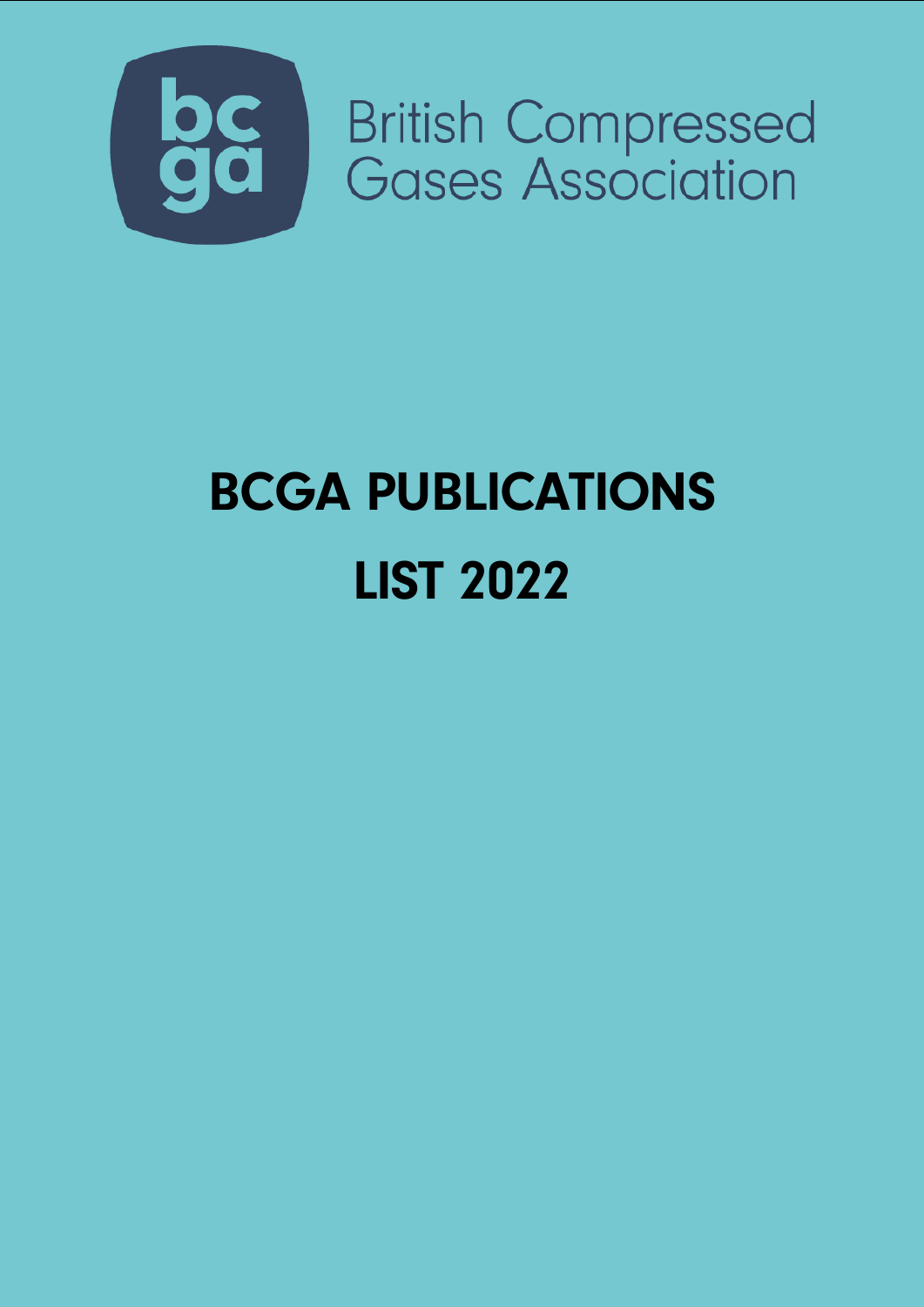

| <b>CODES OF PRACTICE</b> |                                                                                                                                                                                          |
|--------------------------|------------------------------------------------------------------------------------------------------------------------------------------------------------------------------------------|
|                          |                                                                                                                                                                                          |
| CP <sub>4</sub>          | Gas supply and distribution systems (excluding acetylene) Revision 5: 2020                                                                                                               |
| CP <sub>5</sub>          | The design and construction of manifolds using acetylene gas from 1.5 bar to<br>25 bar. Revision 3: 2016                                                                                 |
| CP <sub>6</sub>          | The safe distribution of acetylene in the pressure range 0-1.5 bar.<br><b>Revision 3: 2015</b>                                                                                           |
| CP <sub>7</sub>          | The safe use of oxy-fuel gas equipment (individual portable or mobile cylinder<br>supply). Revision 8: 2018.                                                                             |
| CP 16                    | The movement of static gas storage tanks by road. Revision 5: 2019                                                                                                                       |
| <b>CP 18</b>             | The safe storage, handling and use of special gases. Revision 3: 2014                                                                                                                    |
| <b>CP 20</b>             | Bulk liquid oxygen storage at production sites. Revision 2: 2002                                                                                                                         |
| CP 22                    | Bulk liquid argon or nitrogen storage at production sites. Revision 1: 2002                                                                                                              |
| <b>CP 26</b>             | Bulk liquid carbon dioxide storage at users' premises. Revision 3: 2012                                                                                                                  |
| <b>CP 27</b>             | Transportable vacuum insulated containers of not more than 1000 litres volume.<br><b>Revision 1: 2004</b>                                                                                |
| CP 29                    | The design and operation of cylinder and tube trailers (battery vehicles) and<br>multiple-element gas containers for the safe transport of compressed gases by<br>road. Revision 2: 2013 |
| CP 30                    | The safe use of liquid nitrogen dewars. Revision 3: 2019                                                                                                                                 |
| <u>CP 31</u>             | Safe storage and use of cylinders on mobile workshops and service vehicles.<br><b>Revision 5: 2020</b>                                                                                   |
| CP 32                    | The safe filling of food gas cylinders for beverage dispense. Revision 3: 2019                                                                                                           |
| CP 33                    | The bulk storage of gaseous hydrogen at users' premises. Revision 1: 2012                                                                                                                |
| CP 34                    | The application of the Pressure Equipment Regulations to customer sites.<br><b>Revision 1: 2014</b>                                                                                      |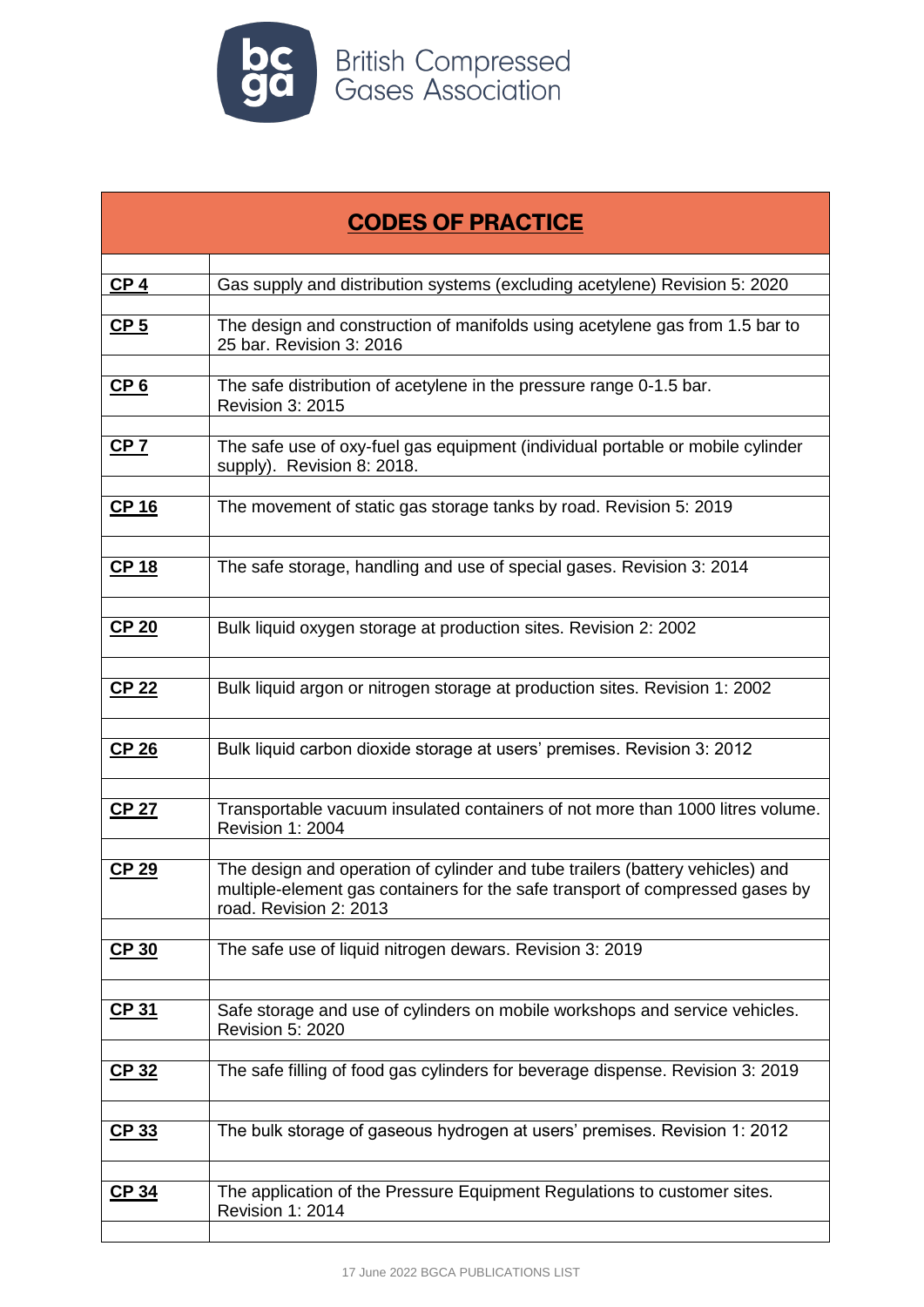

**British Compressed<br>Gases Association** 

## **CODES OF PRACTICE**

| CP 35            | Filling ratios and developed pressures for liquefied and compressed gases.<br><b>Revision 3: 2022</b>                     |
|------------------|---------------------------------------------------------------------------------------------------------------------------|
| CP 36            | Cryogenic liquid storage at users' premises. Revision 2: 2013                                                             |
| CP 38            | In-Service requirements for refrigerated gas transportable pressure equipment<br><b>Revision 1: 2018</b>                  |
| CP 39            | In-service requirements of pressure equipment (gas storage and gas<br>distribution systems). Revision 2: 2017             |
| <b>CP 39 xls</b> | Templates – Excel spreadsheet templates of Forms A & B                                                                    |
| <b>CP 40</b>     | Security requirements for the industrial, medical and food gases industry.<br><b>Revision 2: 2020</b><br>For Members only |
| <b>CP 41</b>     | The design, construction, maintenance and operation of filling stations<br>dispensing gaseous fuels. Revision 2: 2018     |
| CP 42            | Implementation of EIGA carbon dioxide standards. Revision 3: 2020                                                         |
| CP 43            | The safe filling of gas cylinders. Revision 1: 2018                                                                       |
| <u>CP 44</u>     | The storage of gas cylinders. Revision 1: 2022.                                                                           |
| CP 45            | Biomedical cryogenic storage systems. Design and operation. 2021                                                          |
| CP 46            | The storage of cryogenic flammable fluids. 2016                                                                           |
| <b>CP 47</b>     | The safe use of individual portable or mobile cylinder gas supply equipment.<br><b>Revision 1: 2018</b>                   |
| CP 48            | The safe filling of third-party owned and/or maintained tanks. 2020                                                       |
|                  |                                                                                                                           |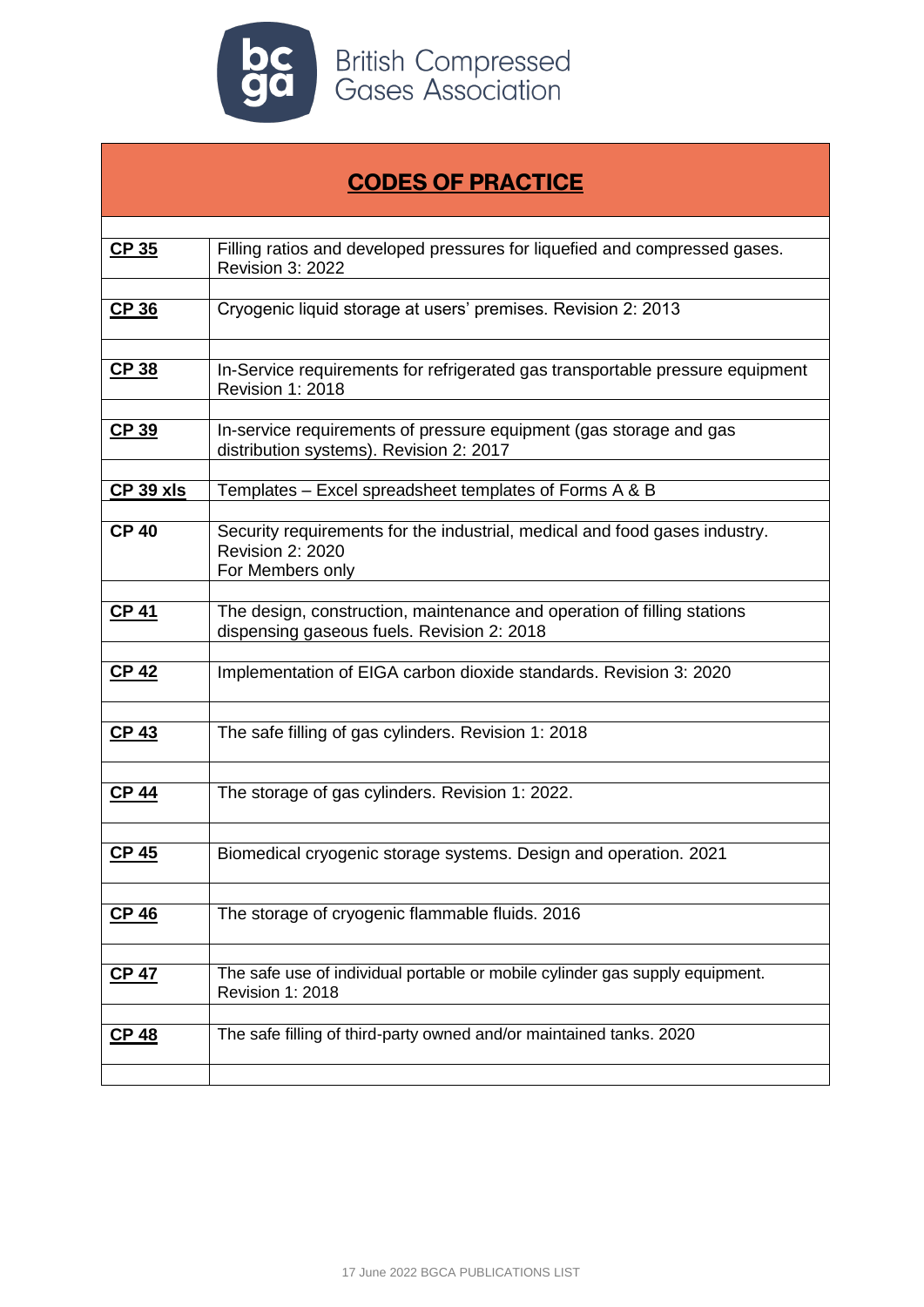

| <b>POSITION PAPERS</b> |                                                                                                                    |
|------------------------|--------------------------------------------------------------------------------------------------------------------|
|                        |                                                                                                                    |
| <b>PP02</b>            | Recommendation for environmental guidelines to permit hydrogen plants<br>producing up to 2 tonnes per day. 2018    |
|                        |                                                                                                                    |
| <b>PP03</b>            | The case for the mandatory fitting of residual pressure valves to gas cylinders<br>containing carbon dioxide. 2020 |
|                        |                                                                                                                    |
| <b>PP04</b>            | The use of atmospheric monitoring equipment at authorised testing facilities.<br>2019                              |
|                        |                                                                                                                    |

| <b>GUIDANCE NOTES</b> |                                                                                                                                |
|-----------------------|--------------------------------------------------------------------------------------------------------------------------------|
|                       |                                                                                                                                |
| GN <sub>3</sub>       | Safe cylinder handling and the application of the manual handling operations<br>regulations to gas cylinders. Revision 3: 2016 |
| GN <sub>6</sub>       | Avoidance and detection of internal corrosion of gas cylinders.<br><b>Revision 3: 2021</b>                                     |
| GN <sub>8</sub>       | Catalogue of gas container marks used by BCGA members and their inspection<br>bodies Revision 6: 2018                          |
| <b>GN 9</b>           | The application of the confined spaces regulations to beverage dispense.<br><b>Revision 3: 2020</b>                            |
| <b>GN 11</b>          | The management of risk when using gases in enclosed workplaces<br><b>Revision 4: 2018</b>                                      |
| <b>GN 13</b>          | DSEAR risk assessment guidance for compressed gases. Revision 1: 2021                                                          |
| <b>GN 14</b>          | Production, storage, transport and supply of gases for use in food.<br><b>Revision 2: 2015</b>                                 |
| GN 17                 | BCGA Policy and guidance for the safe filling of third-party owned and/or<br>maintained tanks<br><b>Revision 2: 2013</b>       |
| <b>GN 20</b>          | Guidance for BCGA training providers.<br><b>Revision 2: 2019</b>                                                               |
| <b>GN 21</b>          | Environmental guidelines for air separation plant and equipment on sites<br>regulated under IPPC. Revision 2: 2016             |
|                       |                                                                                                                                |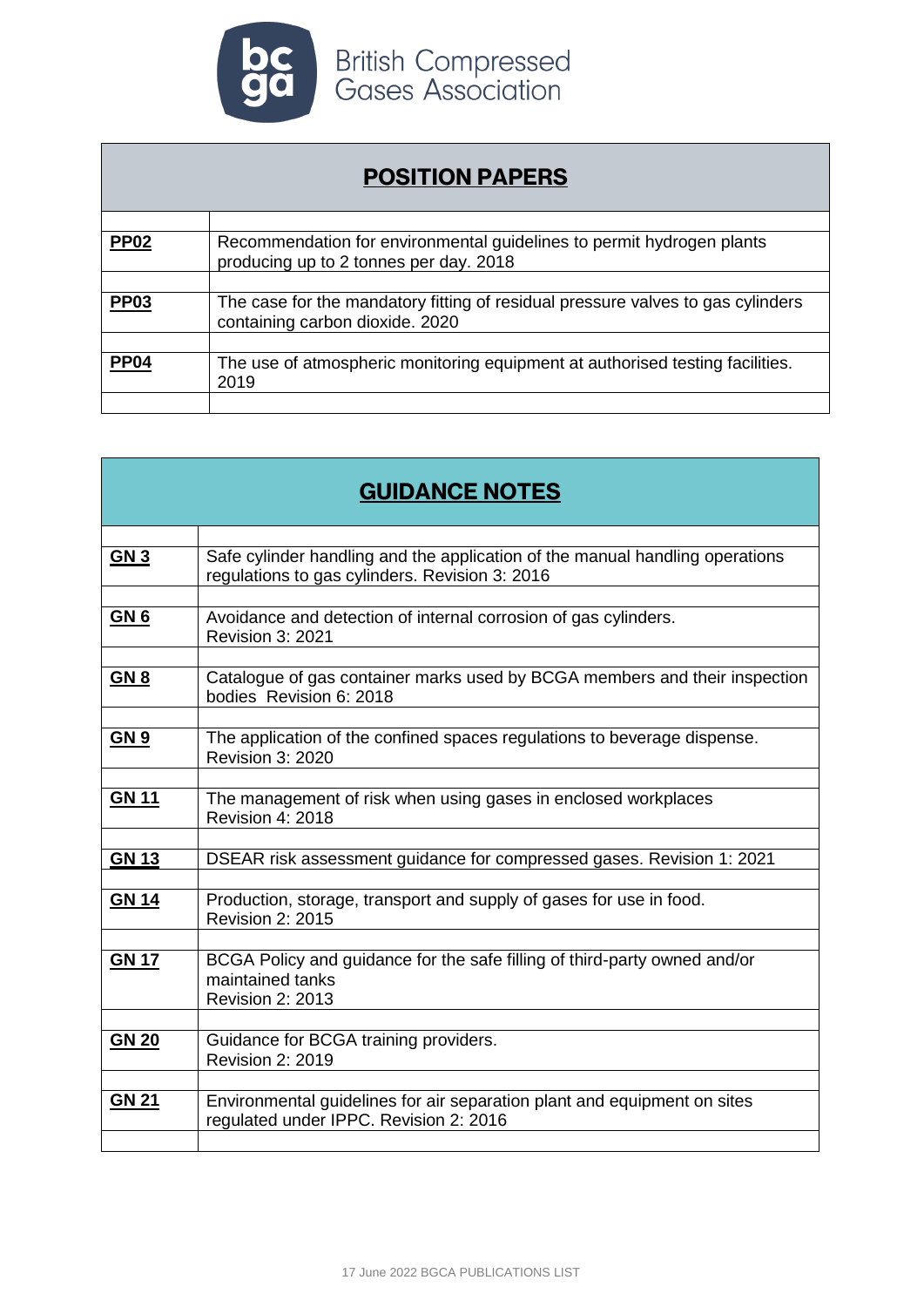

| <b>GUIDANCE NOTES</b> |                                                                                                                                      |
|-----------------------|--------------------------------------------------------------------------------------------------------------------------------------|
| <b>GN 23</b>          | Gas safety. Information, instruction and training. Revision 1: 2018                                                                  |
|                       |                                                                                                                                      |
| <b>GN 24</b>          | The distribution, handling and cleaning of gas containers used in a biosecurity<br>environment. Revision 1: 2019<br>For Members only |
| <b>GN 25</b>          | Guidance on assessing the competency of personnel undertaking periodic<br>inspection and testing of gas cylinders. Revision 1: 2021  |
| <b>GN 26</b>          | Medical gases. Selection and maintenance of seals used on high pressure<br>cylinders. Revision 1: 2019                               |
| <b>GN 27</b>          | Guidance for the carriage of gas cylinders on vehicles. Revision 2: 2017                                                             |
| <b>GN 28</b>          | Packaging waste within the industrial gases industry Revision 1: 2015                                                                |
| GN 29                 | Medical gases. The management of medical oxygen in domiciliary use. 2020                                                             |
| GN 30                 | The safe use of gases in the beverage dispense industry. Revision 1: 2017                                                            |
| GN 31                 | Medical Gases. The use of valves incorporating residual pressure devices.<br>2017                                                    |
| <b>GN 32</b>          | Medical Gases. Good Distribution Practice. Revision 1: 2017                                                                          |
| <b>GN 33</b>          | The safe use of gases for leisure and catering. 2021                                                                                 |
| GN 34                 | The safe use of gases in the steel industry. 2018                                                                                    |
| <b>GN 35</b>          | Vehicle selection and transport management. 2017                                                                                     |
| GN 36                 | Guidance for the use, inspection and transport of cylinders with various design<br>codes. 2017                                       |
| <b>GN 37</b>          | Medical Gases. Data integrity. 2017                                                                                                  |
| <b>GN 39</b>          | Medical Gases. Responsible Person. 2020                                                                                              |
| GN 40                 | Medical Gases. Quality management systems. Corrective and preventative<br>actions. 2019                                              |
| GN 41                 | Separation distances in the gases industry. 2020                                                                                     |
| <b>GN 42</b>          | Medical gases. Incident reporting. 2021                                                                                              |
| <b>GN 44</b>          | Portable or mobile cylinder gas equipment - Thorough Insepction. 2021                                                                |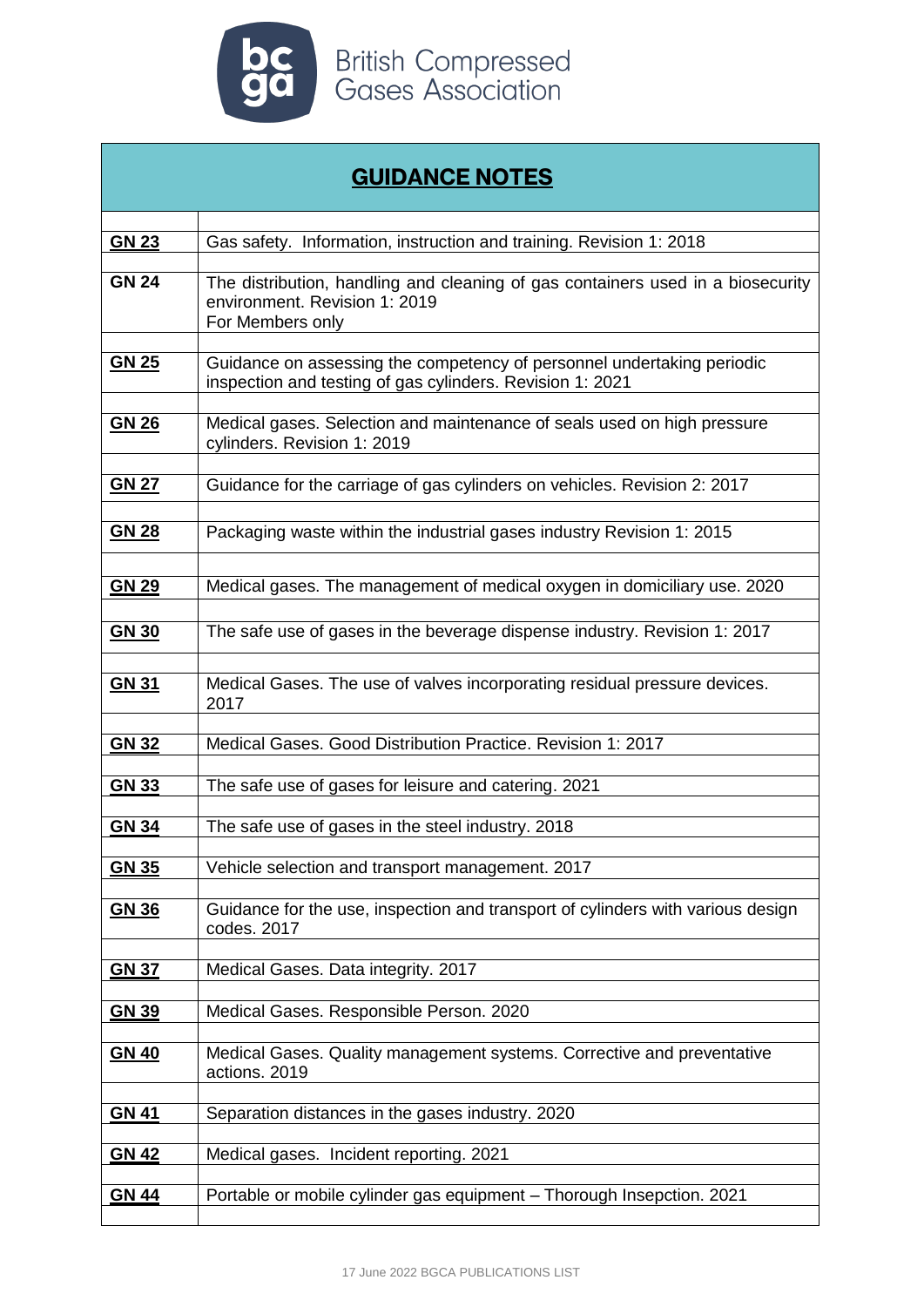

| <b>GUIDANCE NOTES</b> |                                                                                                |
|-----------------------|------------------------------------------------------------------------------------------------|
|                       |                                                                                                |
| <b>GN 45</b>          | Dangerous Goods Safety Advisor: 2022                                                           |
|                       |                                                                                                |
| <b>GN 48</b>          | Type Approval and Conformity Assessment of Transportable Pressure<br>Equipment in the UK: 2022 |
|                       |                                                                                                |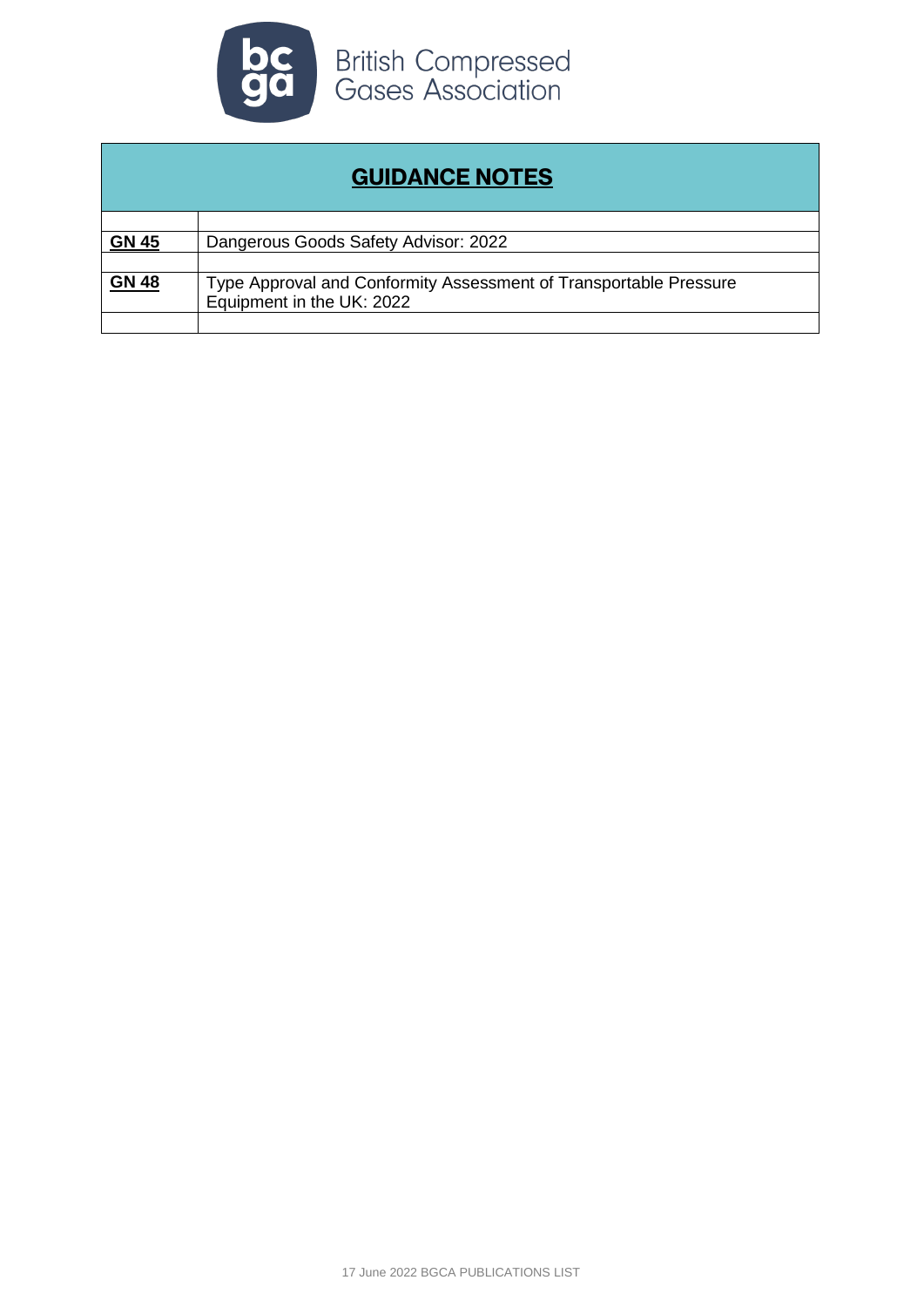

**bc** British Compressed<br>**GC** Gases Association

| <b>TECHNICAL REPORTS</b> |                                                                                                                  |
|--------------------------|------------------------------------------------------------------------------------------------------------------|
|                          |                                                                                                                  |
| <b>TR1</b>               | A method for estimating the offsite risks from bulk storage of liquefied oxygen.<br><b>Revision 2: 2018</b>      |
|                          |                                                                                                                  |
| <b>TR 2</b>              | The probability of fatality in oxygen enriched atmospheres due to spillage of<br>liquid oxygen. Revision 2: 2018 |
|                          |                                                                                                                  |
| TR <sub>3</sub>          | Replacement substances for the cleaning of oxygen system components.<br><b>Revision 2: 2020</b>                  |
|                          |                                                                                                                  |

| <b>SAFETY ALERTS</b> |                                                                                           |
|----------------------|-------------------------------------------------------------------------------------------|
|                      |                                                                                           |
| <u>SA1</u>           | The hazards of using incompatible regulators with acetylene.<br><b>Revision 1: 2021</b>   |
|                      |                                                                                           |
| <b>SA2</b>           | Hydrogen and oxygen flames generated from electrolysis of water - Safety<br>devices: 2019 |
|                      |                                                                                           |
| SA <sub>3</sub>      | Welding fumes: 2021                                                                       |
|                      |                                                                                           |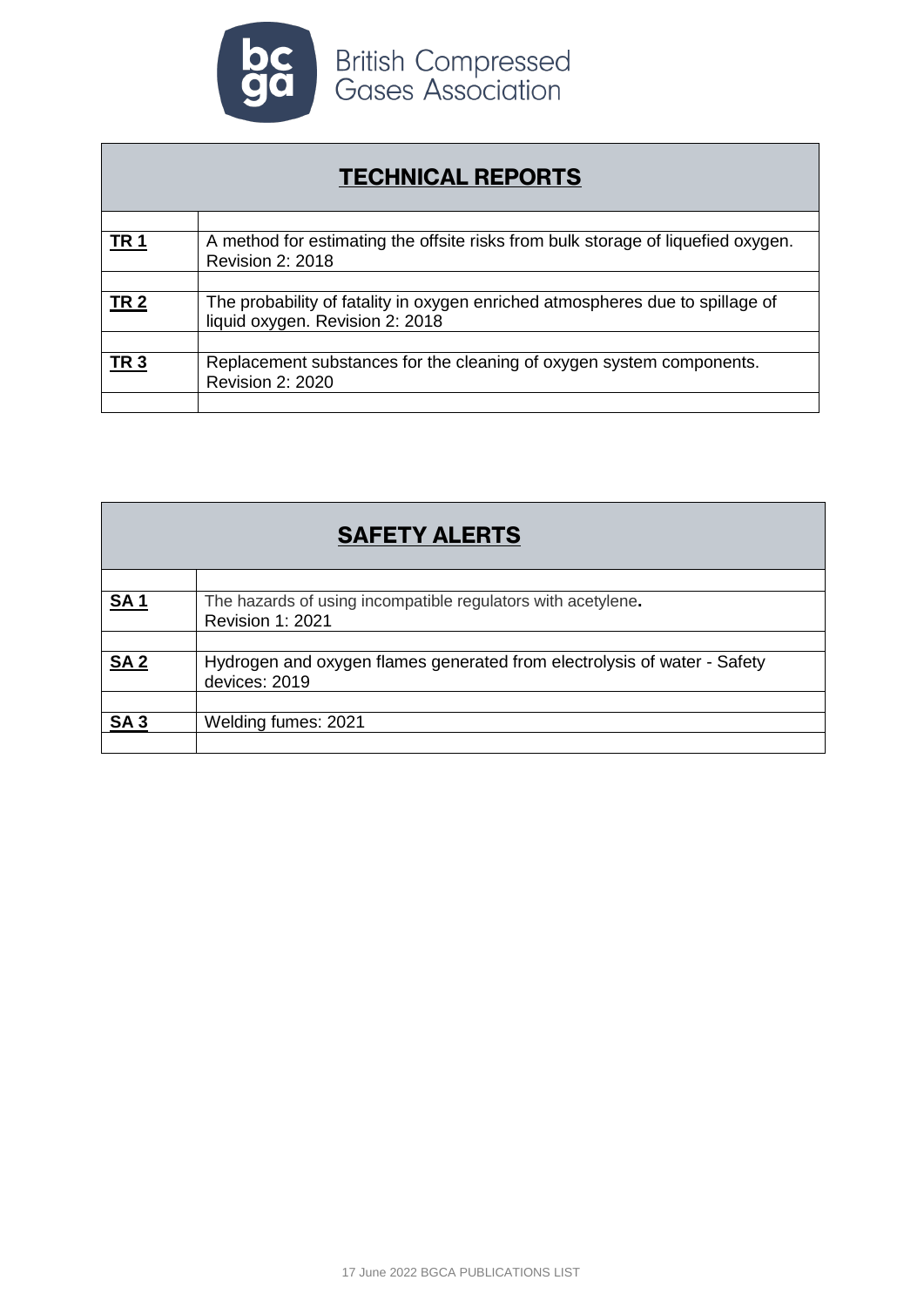

| <b>TECHNICAL INFORMATION SHEETS</b> |                                                                                                                          |
|-------------------------------------|--------------------------------------------------------------------------------------------------------------------------|
|                                     |                                                                                                                          |
| <u>TIS 6</u>                        | Gas cylinder identification. Label and colour code requirements.<br><b>Revision 3: 2018</b>                              |
| <u>TIS 7</u>                        | Guidelines for the safe transportation, storage, use and disposal of solid carbon<br>dioxide (dry ice). Revision 3: 2021 |
| <u>TIS 9</u>                        | Gas safety in the hospitality industry. Revision 3: 2018                                                                 |
|                                     |                                                                                                                          |
| <u>TIS 10</u>                       | New cylinder valve outlet connections – Effect on cylinder equipment.<br><b>Revision 3: 2018</b>                         |
|                                     |                                                                                                                          |
| <b>TIS12</b>                        | Handle gas cylinders safely. Information for customers handling gas cylinders.<br><b>Revision 2: 2015</b>                |
|                                     |                                                                                                                          |
| <b>TIS 13</b>                       | Gas Cylinders - Decanting Gases. Revision 2: 2015                                                                        |
| <b>TIS 15</b>                       | Model risk assessment for the storage and use of gas cylinders for oxy-fuel<br>applications. Revision 1: 2015            |
| <u>TIS 16</u>                       | The storage of gas cylinders containing corrosive gas at users' premises.<br><b>Revision 1: 2014</b>                     |
| <b>TIS 17</b>                       | Model risk assessment for the manual handling of gas cylinders.<br><b>Revision 1: 2016</b>                               |
|                                     |                                                                                                                          |
| <b>TIS 18</b>                       | Date marking of gas accessories.<br><b>Revision 3: 2018</b>                                                              |
| <b>TIS 19</b>                       | Refurbishment of components used with compressed gases for welding, cutting<br>and related processes. Revision 1: 2015   |
| <b>TIS 20</b>                       | Medical gases. BCGA policy on colour coding.<br><b>Revision 2: 2019</b>                                                  |
| <u>TIS 21</u>                       | Medical gas cylinders. BCGA policy statement on valve outlets.<br><b>Revision 2: 2019</b>                                |
| <b>TIS 22</b>                       | Connecting gas cylinders. Revision 2: 2021                                                                               |
| <b>TIS 23</b>                       | BCGA policy regarding the ongoing safety and integrity of static cryogenic liquid<br>storage tanks. Revision 1: 2022     |
|                                     |                                                                                                                          |
| <u>TIS 24</u>                       | Welding fumes - Safety Alert. Revision 1: 2013                                                                           |
|                                     |                                                                                                                          |
| <b>TIS 26</b>                       | Model risk assessment for the transport of gas cylinders. 2012                                                           |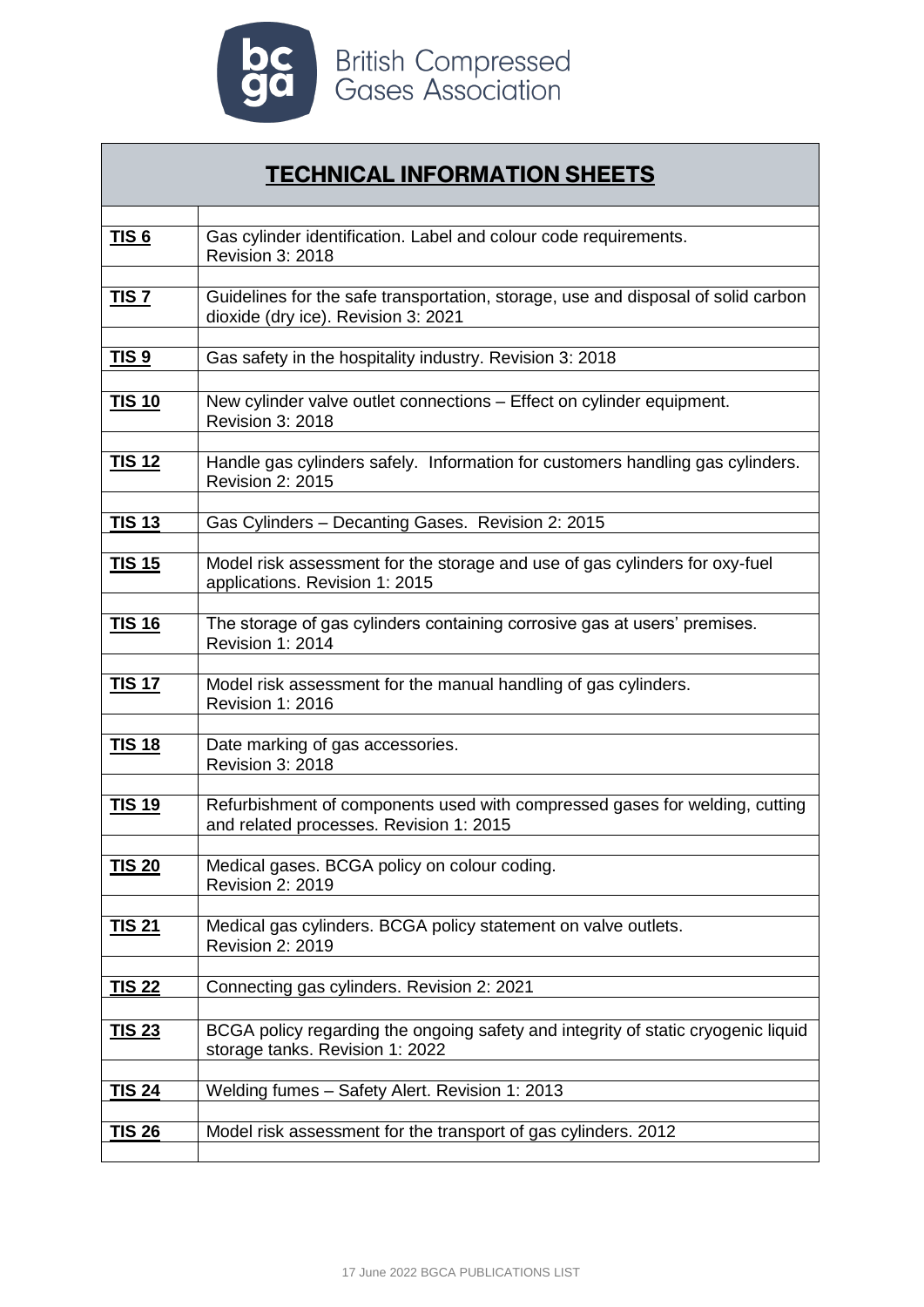

## **TECHNICAL INFORMATION SHEETS**

| <b>TIS 27</b> | Risk assessment guidance for the safe use of liquid nitrogen dewars. Revision<br>1:2020                                   |
|---------------|---------------------------------------------------------------------------------------------------------------------------|
| <b>TIS 28</b> | Non-refillable cylinders. Revision 1: 2021                                                                                |
| <b>TIS 29</b> | Oxy-fuel gas equipment. Selection and assembly. 2018                                                                      |
| <b>TIS 30</b> | Working in reduced oxygen atmospheres. Revision 2: 2019                                                                   |
| <b>TIS 31</b> | Gas classification changes under ISO 10156. Revision 1: 2018                                                              |
| <u>TIS 32</u> | Acetylene or propane (for welding, cutting and allied processes).<br><b>Revision 2: 2019</b>                              |
| <b>TIS 33</b> | Good industry practice for the supply of cylinders containing corrosive gases.<br>2014<br>For Members only                |
| <b>TIS 36</b> | Medical Gases. The safe handling and use of gas cylinders fitted with valves<br>with integrated pressure regulators. 2017 |
| <b>TIS 37</b> | Medical gases. Gas cylinder cleanliness standards. Revision 2: 2019                                                       |
| <u>TIS 38</u> | Moving gas cylinders and bundles within the workplace. Revision 1: 2022                                                   |
| <u>TIS 39</u> | Medical Gases. Quality control and QP batch certification of bulk medical liquid<br>oxygen. 2016                          |
| <b>TIS 40</b> | Gas cylinders at crime scenes. Revision 1: 2022                                                                           |
| <b>TIS 41</b> | Cylinders provided for the return of waste ozone depleting substances,<br>fluorinated gases and anhydrous ammonia. 2019   |
| <b>TIS 42</b> | Medical gases. Data Integrity Policy. 2018                                                                                |
| <b>TIS 43</b> | Gas cylinder filling. Audit. 2018                                                                                         |
| <b>TIS 44</b> | Human factors. 2019                                                                                                       |
| <b>TIS 45</b> | Guidance for the protection of vehicle crew working in all weather conditions.<br>2019                                    |
| <b>TIS 46</b> | Transportable gas cylinders. Valve life. 2019                                                                             |
| <b>TIS 47</b> | Manned security guarding. 2019                                                                                            |
| <b>TIS 48</b> | Gas equipment. Security cages. 2021                                                                                       |
|               |                                                                                                                           |